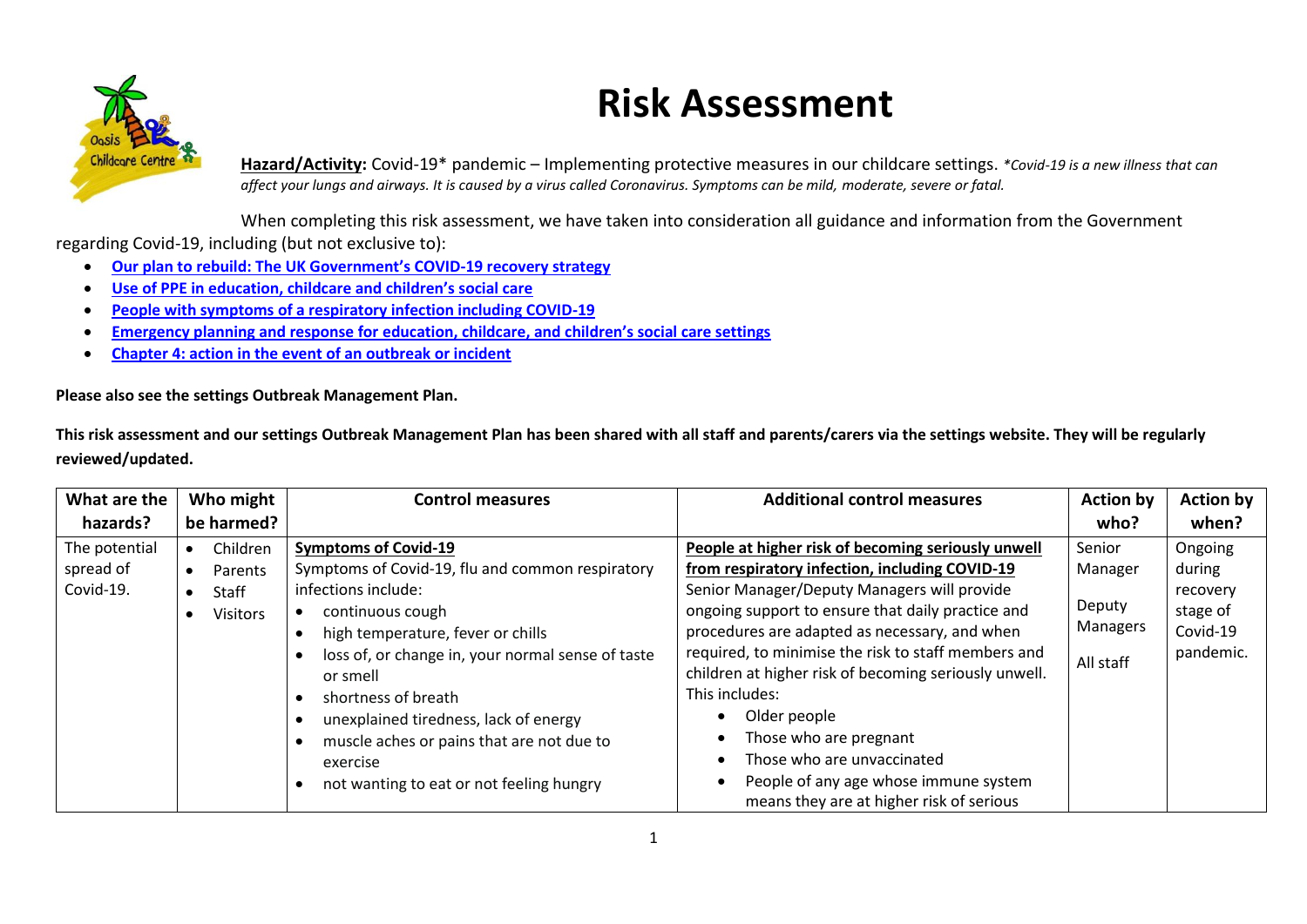| headache that is unusual or longer lasting than<br>usual<br>sore throat, stuffy or runny nose<br>$\bullet$<br>diarrhoea, feeling sick or being sick<br>If any staff member or child displays symptoms of a<br>respiratory infection, such as Covid-19, and they have<br>a high temperature (37.8 or higher) they will be<br>advised to stay at home until they no longer have a<br>high temperature and feel well enough to resume<br>normal activities.<br>Children with mild symptoms such as a runny nose,<br>sore throat or slight cough, who are otherwise well<br>should continue to attend the setting.<br><b>Testing - Staff</b><br>From the start of April 2022, the government ended<br>free symptomatic and asymptomatic testing for the<br>general public. This includes people who work in<br>education and childcare settings. The Oasis Childcare<br>Centres will work with retailers to ensure that they<br>can purchase test kits for staff when required, i.e. in<br>the event of a staff member developing symptoms or<br>in the event of an outbreak and needing to<br>temporarily re-instate twice-weekly testing.<br>Staff members who receive a positive test result will<br>be advised to stay home and avoid contact with other<br>people for 5 days after the day they took their test.<br>At the end of the 5 day period, if the staff member<br>does not have a high temperature and they feel well<br>enough to resume normal activities, they can return<br>to work. | illness (COVID-19: guidance for people<br>whose immune system means they are at<br>higher risk - GOV.UK (www.gov.uk))<br>People of any age with certain long-term<br>conditions (Who is at high risk from<br>coronavirus (COVID-19) - NHS (www.nhs.uk)) |  |  |
|----------------------------------------------------------------------------------------------------------------------------------------------------------------------------------------------------------------------------------------------------------------------------------------------------------------------------------------------------------------------------------------------------------------------------------------------------------------------------------------------------------------------------------------------------------------------------------------------------------------------------------------------------------------------------------------------------------------------------------------------------------------------------------------------------------------------------------------------------------------------------------------------------------------------------------------------------------------------------------------------------------------------------------------------------------------------------------------------------------------------------------------------------------------------------------------------------------------------------------------------------------------------------------------------------------------------------------------------------------------------------------------------------------------------------------------------------------------------------------------------------|---------------------------------------------------------------------------------------------------------------------------------------------------------------------------------------------------------------------------------------------------------|--|--|
|----------------------------------------------------------------------------------------------------------------------------------------------------------------------------------------------------------------------------------------------------------------------------------------------------------------------------------------------------------------------------------------------------------------------------------------------------------------------------------------------------------------------------------------------------------------------------------------------------------------------------------------------------------------------------------------------------------------------------------------------------------------------------------------------------------------------------------------------------------------------------------------------------------------------------------------------------------------------------------------------------------------------------------------------------------------------------------------------------------------------------------------------------------------------------------------------------------------------------------------------------------------------------------------------------------------------------------------------------------------------------------------------------------------------------------------------------------------------------------------------------|---------------------------------------------------------------------------------------------------------------------------------------------------------------------------------------------------------------------------------------------------------|--|--|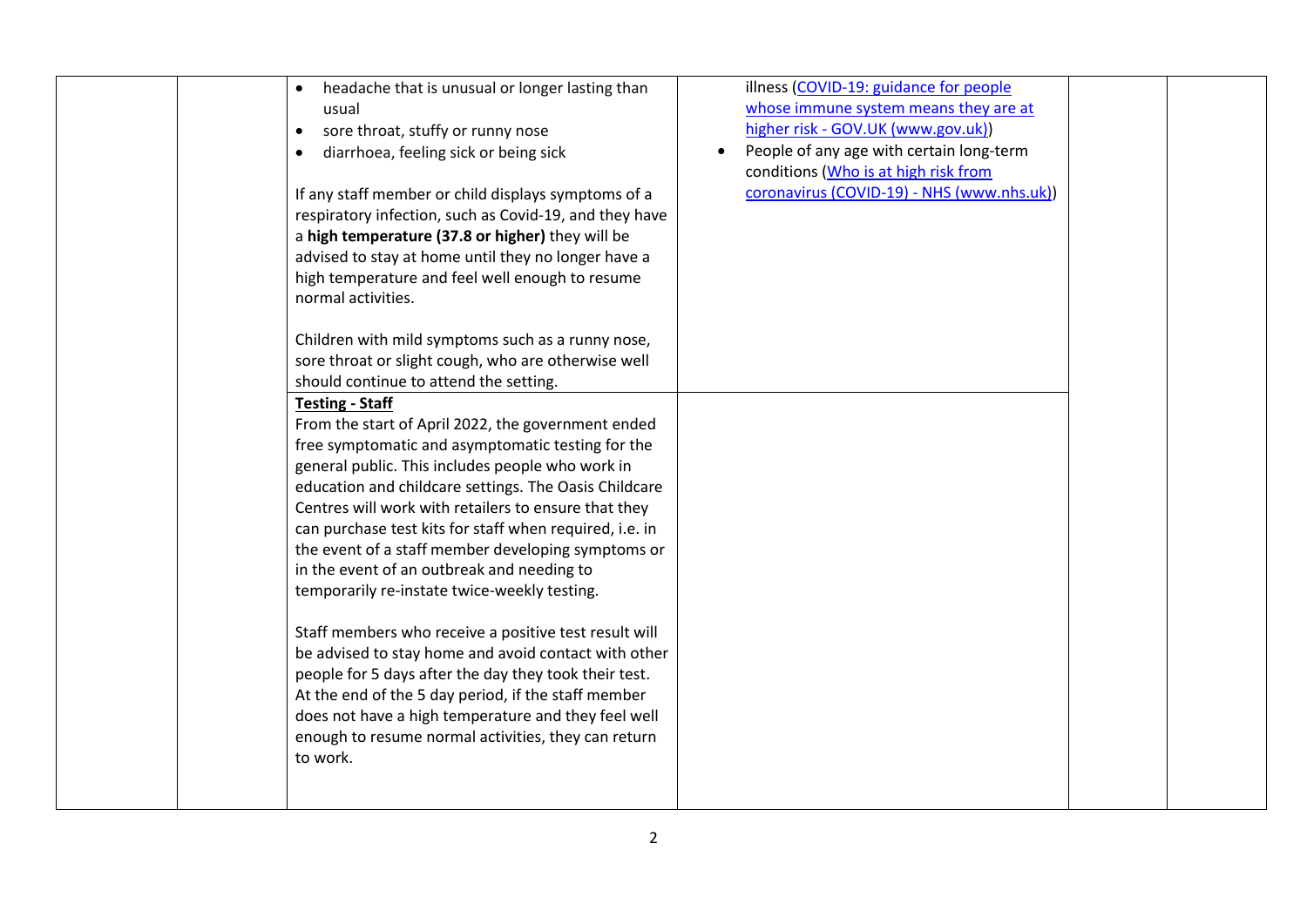| <b>Testing - Children</b><br>It is not recommended that children and young<br>people are tested for Covid-19 unless directed by a<br>health professional. In the event of a child receiving a<br>positive test result they should try and stay at home<br>and avoid other people for 3 days after the day they<br>took the test. After 3 days, if they feel well and do<br>not have a high temperature, they can return to the<br>setting.<br><b>Workforce/Staffing</b><br>Staff to child ratios will apply in-line with the                                                                                                                                                                                                    | Prioritising Early Years Places - In exceptional<br>circumstances, if high levels of workforce absence                                                                                                                                                                                                                                                                                                                                                                                                                                                 |  |
|---------------------------------------------------------------------------------------------------------------------------------------------------------------------------------------------------------------------------------------------------------------------------------------------------------------------------------------------------------------------------------------------------------------------------------------------------------------------------------------------------------------------------------------------------------------------------------------------------------------------------------------------------------------------------------------------------------------------------------|--------------------------------------------------------------------------------------------------------------------------------------------------------------------------------------------------------------------------------------------------------------------------------------------------------------------------------------------------------------------------------------------------------------------------------------------------------------------------------------------------------------------------------------------------------|--|
| requirements of the EYFS Framework:<br>*Under 2's 1:3<br>*Aged 2<br>1:4<br>*3 & Over<br>1:8/1:13 if EYT<br>In the event of staff shortages due to sickness or self-<br>isolation we will work closely to share staff between<br>our two centres as required. We also have the<br>support of the onsite Primary Schools if required.<br>As a temporary measure we would consider mixing<br>age groups of children who are usually educated or<br>cared for individually. Ratios would be guided by all<br>relevant requirements and by the needs of individual<br>children within the group. For the purposes of<br>meeting EYFS ratio and qualification requirements, all<br>staff educating or caring for a mixed age group of | means that we are required to restrict attendance<br>(for example, where we are oversubscribed, or<br>unable to operate at full capacity) we would give<br>priority to:<br>children of critical workers, and vulnerable<br>$\bullet$<br>children (as identified in <b>Emergency planning and</b><br>response for education, childcare, and children's<br>social care settings (publishing.service.gov.uk));<br>then 3- and 4-year-olds, in particular those who<br>will be transitioning to Reception;<br>followed by younger age groups.<br>$\bullet$ |  |
| children will be considered 'available to work directly<br>with' all of the children who have been grouped<br>together.<br>If required, we would work with the Local Authority<br>to identify how appropriate provision can be put in                                                                                                                                                                                                                                                                                                                                                                                                                                                                                           |                                                                                                                                                                                                                                                                                                                                                                                                                                                                                                                                                        |  |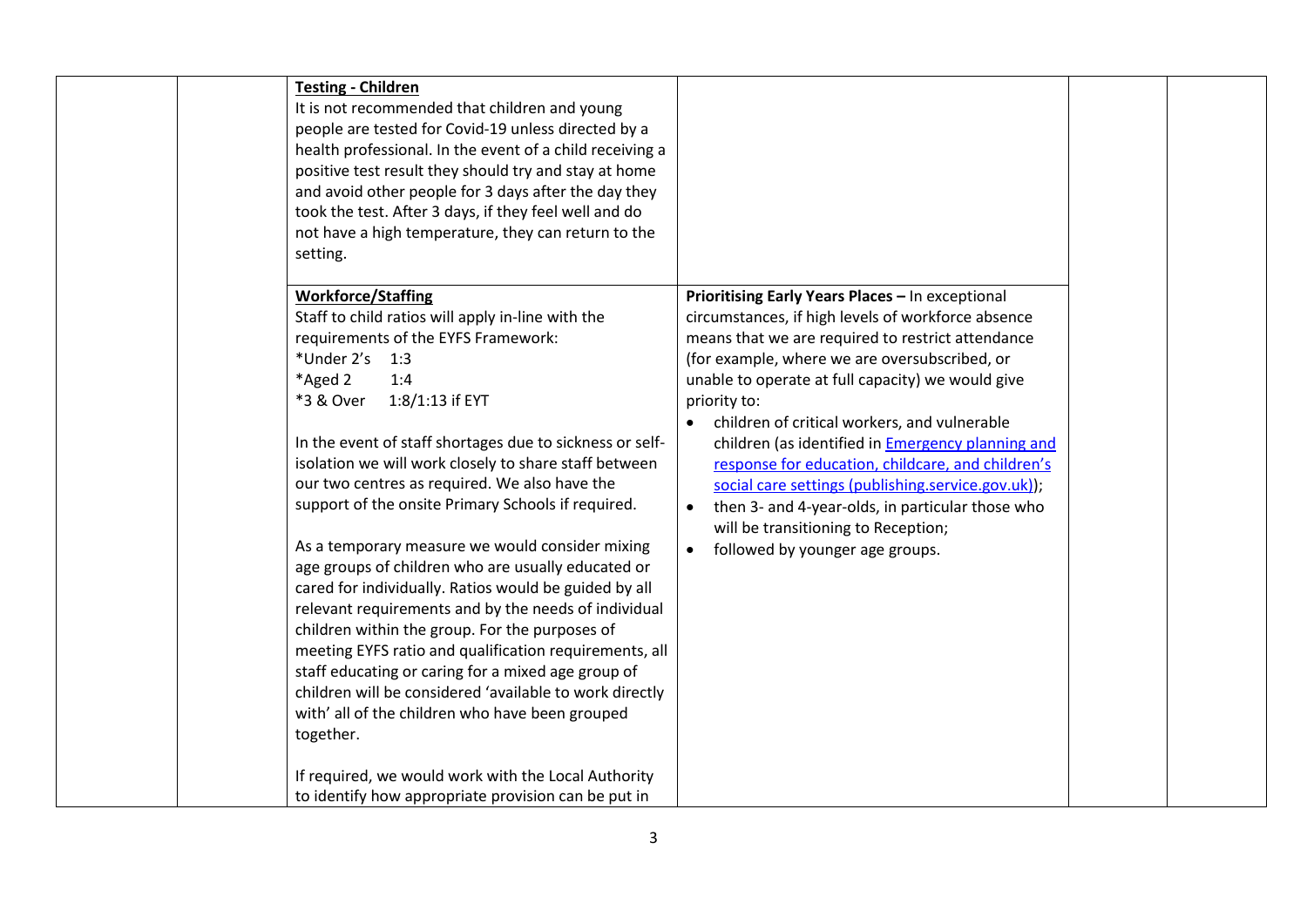| place while keeping staffing arrangements as<br>consistent as possible.<br><b>Environment</b><br>We operate a free-flow system therefore all external<br>doors in the learning rooms are open throughout the<br>day. This allows for good ventilation and ensures<br>fresh air flow throughout the day.<br>Individual rooms throughout the setting have<br>external windows which can be securely opened to<br>allow for fresh air flow and improve ventilation when<br>required.                                                                                                                                                                                                                                                                              | December 2021 - C02 monitors have been provided<br>by the DfE to enable staff to quickly identify any<br>areas/rooms where ventilation needs to be<br>improved. These have been positioned throughout<br>the setting to monitor ventilation and air flow<br>throughout the building.                                                                                                                                                                                                                                          |  |
|----------------------------------------------------------------------------------------------------------------------------------------------------------------------------------------------------------------------------------------------------------------------------------------------------------------------------------------------------------------------------------------------------------------------------------------------------------------------------------------------------------------------------------------------------------------------------------------------------------------------------------------------------------------------------------------------------------------------------------------------------------------|-------------------------------------------------------------------------------------------------------------------------------------------------------------------------------------------------------------------------------------------------------------------------------------------------------------------------------------------------------------------------------------------------------------------------------------------------------------------------------------------------------------------------------|--|
| The setting has underfloor heating fitted throughout<br>which enables us to maintain a comfortable<br>temperature, whilst ensuring to environment is well<br>ventilated.<br><b>PPE</b>                                                                                                                                                                                                                                                                                                                                                                                                                                                                                                                                                                         | * What PPE to wear when caring for a symptomatic                                                                                                                                                                                                                                                                                                                                                                                                                                                                              |  |
| The government guidance The use of personal<br>protective equipment (PPE) in education, childcare<br>and children's social care settings, including for<br>aerosol generating procedures (AGPs) - GOV.UK<br>(www.gov.uk) states that:<br>'Most staff in education, childcare and children's<br>social care settings will not require PPE in response to<br>COVID-19 beyond what they would normally need for<br>their work. If a child, young person, or student<br>already has routine intimate care needs that involve<br>the use of PPE, the same PPE should continue to be<br>used. Additional PPE for COVID-19 is only required in<br>a very limited number of scenarios:<br>if an individual child, young person or<br>student becomes ill with COVID-19 | individual<br>Depending on how close staff need be to an<br>individual with COVID-19 symptoms they may need<br>the following PPE:<br>fluid-resistant surgical face masks (also<br>known as Type IIR)<br>disposable gloves<br>disposable plastic aprons<br>eye protection (for example, a face visor<br>or goggles)<br>How much PPE staff need to wear when caring for<br>someone with symptoms of COVID-19 depends on<br>how much contact they have.<br>1. A face mask should be worn if they are in<br>face-to-face contact. |  |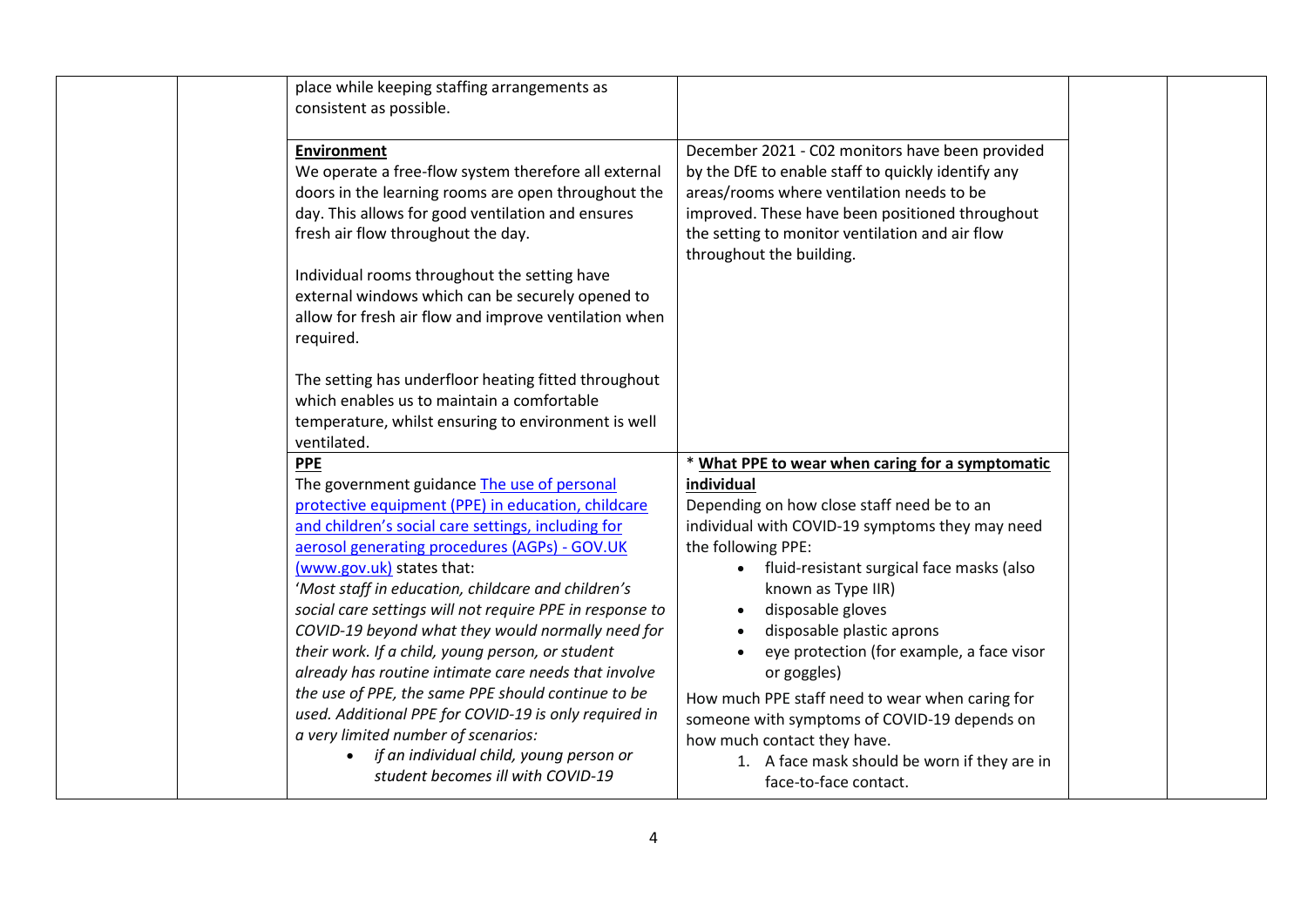| symptoms and only then if close contact is<br>necessary*<br>when performing aerosol generating<br>procedures (AGPs)'<br>Administrator/Manager will monitor the usage of PPE<br>as it is essential to ensure that a supply of stock is<br>available to all who require it, as and when it is<br>required to meet the operational needs of the<br>setting. If stocks are low other options may be<br>considered, such as the use of washable tabards.<br>These items will be washed at a high temperature<br>and separate to any other nursery washing.<br><b>Wearing of Gloves:</b>                                                                         | 2. If physical contact is necessary, then<br>gloves, an apron and a face mask should<br>be worn.<br>3. Wear eye protection if a dynamic risk<br>assessment determines that there is a risk<br>of fluids entering the eye, for example,<br>from coughing, spitting or vomiting.<br>Staff to be reminded that wearing gloves is not a                                                                                                                                     |
|------------------------------------------------------------------------------------------------------------------------------------------------------------------------------------------------------------------------------------------------------------------------------------------------------------------------------------------------------------------------------------------------------------------------------------------------------------------------------------------------------------------------------------------------------------------------------------------------------------------------------------------------------------|-------------------------------------------------------------------------------------------------------------------------------------------------------------------------------------------------------------------------------------------------------------------------------------------------------------------------------------------------------------------------------------------------------------------------------------------------------------------------|
| Where staff are required to wear gloves to complete<br>tasks, such as food preparation or personal care, an<br>adequate supply of these will be provided. Staff will<br>be instructed on how to remove gloves carefully to<br>reduce contamination and how to dispose of them<br>safely.                                                                                                                                                                                                                                                                                                                                                                   | substitution for good hand washing. Staff must still<br>wash their hands regularly with soap and hot water.                                                                                                                                                                                                                                                                                                                                                             |
| <b>Hand Washing</b><br>Frequent and thorough hand washing is regular<br>practice and we ensure that children and staff clean<br>their hands with soap and water or hand sanitiser<br>throughout the day.<br>Hand washing facilities with soap, hot water and<br>paper towels are available in the staff room,<br>reception area and within each of the learning rooms<br>(low sinks in the TR and PS rooms to ONLY be used<br>for staff and children to wash their hands). Ceramic<br>sink in BR to be used for staff to wash their hands.<br>Hand sanitisers are readily available (out of reach of<br>children) outside where washing facilities are not | Staff and children will be remined to catch coughs<br>and sneezes in tissues - follow 'Catch it, Bin it, Kill it'<br>and to avoid touching face, eyes, nose or mouth with<br>unclean hands.<br>Staff to ensure that soap dispensers and bottles are<br>checked and re-filled at the end of each day. (Do not<br>throw away empty soap bottles).<br>The e-Bug website contains free resources, including<br>materials to encourage good hand and respiratory<br>hygiene. |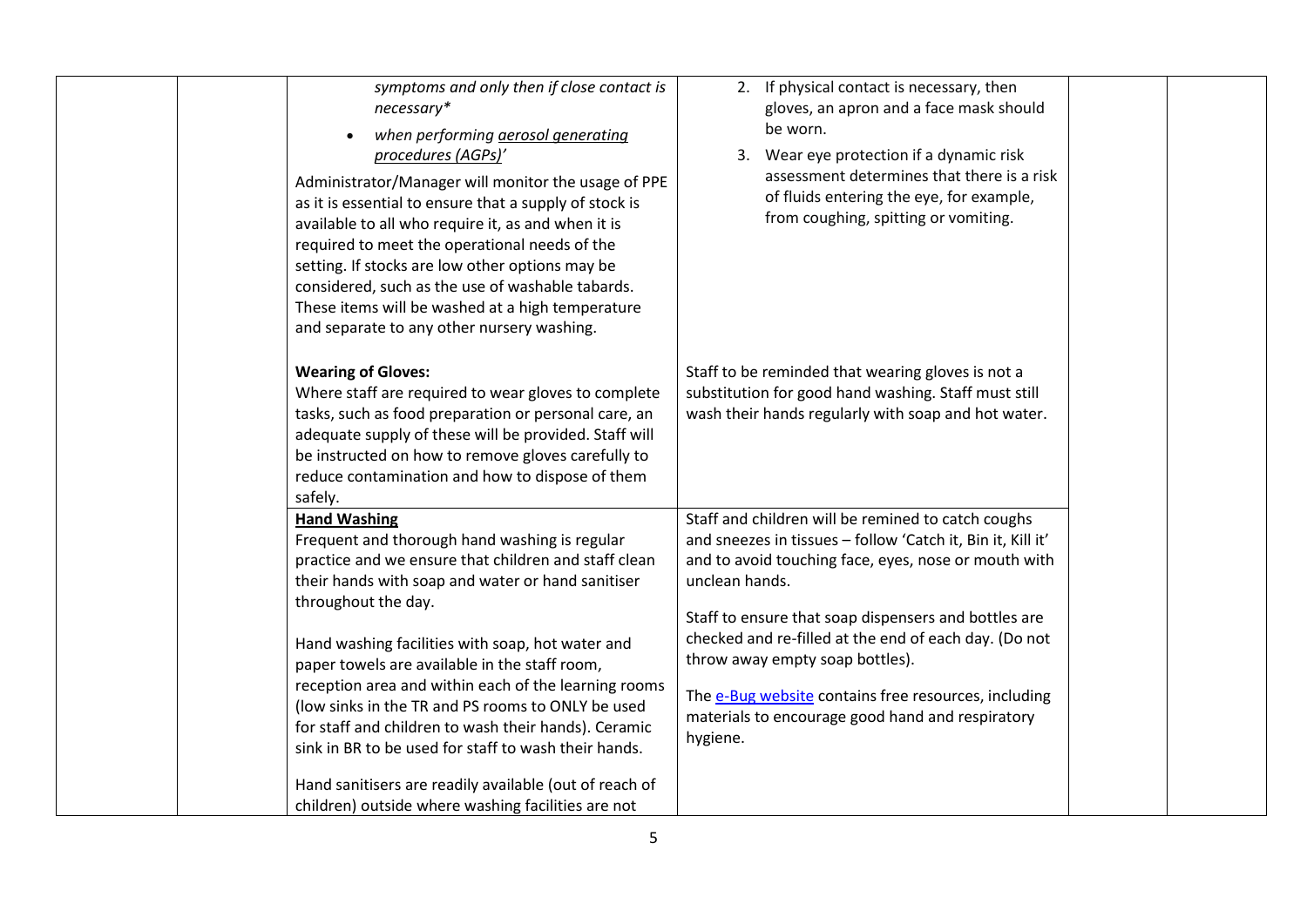| readily available, however staff are encouraged to<br>use soap and hot water where possible.                                                                                                                                                                                                                                                                                                                                                                                                                                                                                   |                                                                                                                                                                                                                                                                                                                                                                                            |  |
|--------------------------------------------------------------------------------------------------------------------------------------------------------------------------------------------------------------------------------------------------------------------------------------------------------------------------------------------------------------------------------------------------------------------------------------------------------------------------------------------------------------------------------------------------------------------------------|--------------------------------------------------------------------------------------------------------------------------------------------------------------------------------------------------------------------------------------------------------------------------------------------------------------------------------------------------------------------------------------------|--|
| All children are supported by a staff member to<br>thoroughly wash their hands with soap and hot water<br>throughout the day, such as before and after eating,<br>and after toileting.                                                                                                                                                                                                                                                                                                                                                                                         |                                                                                                                                                                                                                                                                                                                                                                                            |  |
| All staff thoroughly wash their hands with soap and<br>hot water or use hand sanitiser each time they wipe a<br>child's nose/wipe their own<br>nose/cough/sneeze/before they eat their own<br>food/after they eat their own food/before and after<br>supporting the children with lunch and snack/before<br>and after supporting babies with having a bottle.<br>The 'catch it, bin it, kill it' approach continues to be<br>very important. Tissues MUST be immediately<br>disposed of. Tissues and bins will be made available<br>throughout the setting, including outside. |                                                                                                                                                                                                                                                                                                                                                                                            |  |
| Cleaning<br>A thorough cleaning schedule is embedded to ensure<br>our equipment and environment is cleaned<br>frequently. This includes doors, furniture, surfaces<br>and children's toys and equipment. Ensure all low-<br>level surfaces, tables, role-play areas, shelves etc are<br>regularly disinfected (spray disinfectant and<br>disposable blue roll).<br>The children's toilets are checked/cleaned every<br>hour.                                                                                                                                                   | Regular checks will be carried out by the<br>Management Team to ensure that the necessary<br>procedures are being followed and adhered to by all<br>staff members.<br>Prop doors open wherever possible (maintaining<br>security/safeguarding) to minimise touch of surfaces<br>and maintain good ventilation.<br>Please be mindful not to allow children to share<br>comforters/blankets. |  |
| The setting employs a domestic operative who<br>thoroughly cleans the setting outside of working                                                                                                                                                                                                                                                                                                                                                                                                                                                                               | Dummies will be sterilized individually after every<br>use.                                                                                                                                                                                                                                                                                                                                |  |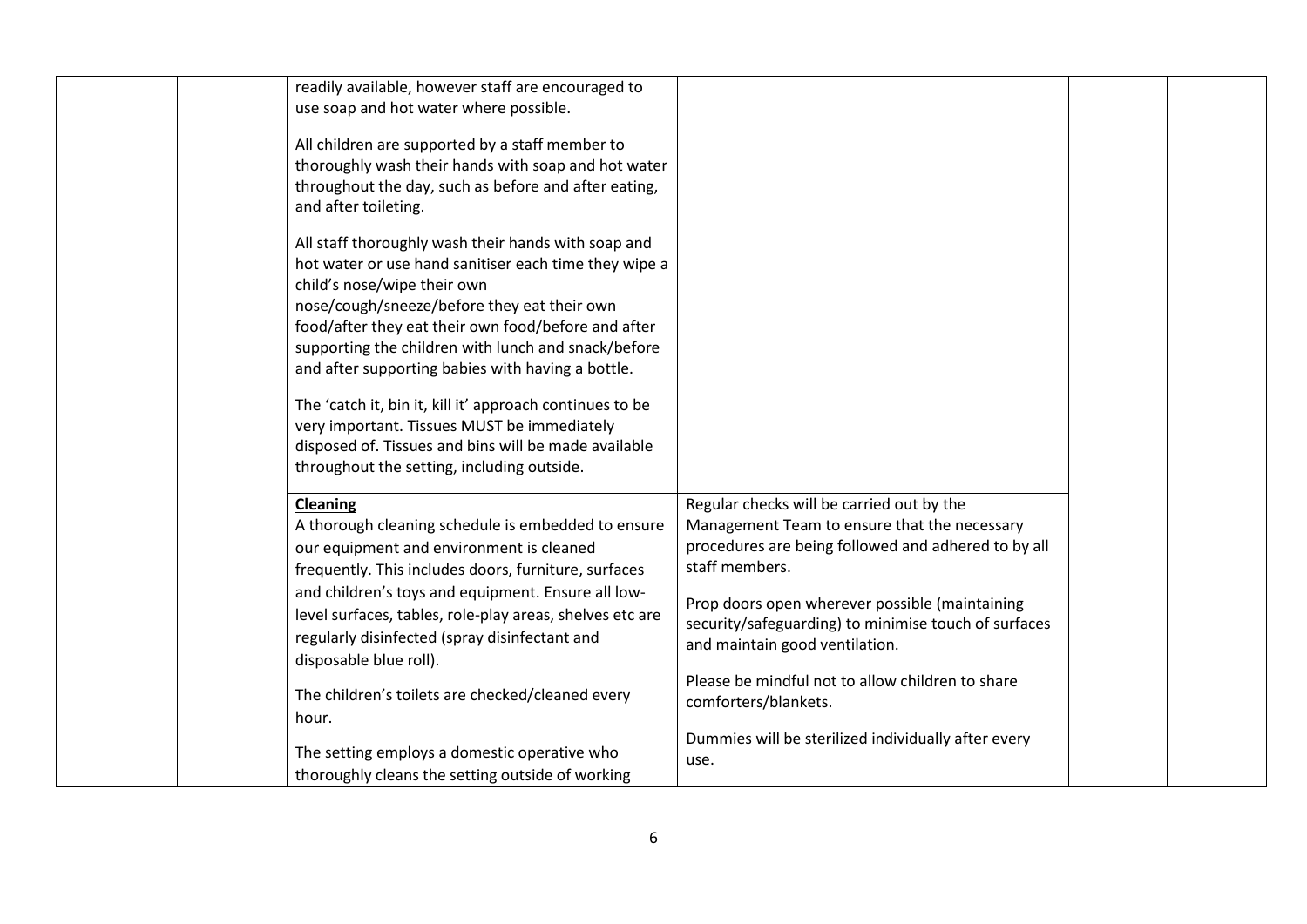| hours, including the learning rooms, reception area,<br>office, kitchen and toilet areas.                                                                                                                                                                                                                                                                           |                                                                                                                                                                                                                                                                                                                                                                                |  |
|---------------------------------------------------------------------------------------------------------------------------------------------------------------------------------------------------------------------------------------------------------------------------------------------------------------------------------------------------------------------|--------------------------------------------------------------------------------------------------------------------------------------------------------------------------------------------------------------------------------------------------------------------------------------------------------------------------------------------------------------------------------|--|
| At the end of the working day all staff are required to<br>complete a thorough clean of the toys and resources.                                                                                                                                                                                                                                                     |                                                                                                                                                                                                                                                                                                                                                                                |  |
| <b>Travel</b><br>All children and staff travelling to England must<br>adhere to government travel advice in travel to<br>England from another country during coronavirus<br>(COVID-19).                                                                                                                                                                             | Bookings, Charges and Cancellation Policy will apply.                                                                                                                                                                                                                                                                                                                          |  |
| Parents travelling abroad should bear in mind the<br>impact on their child's education which may result<br>from any requirement to quarantine or isolate upon<br>return.                                                                                                                                                                                            |                                                                                                                                                                                                                                                                                                                                                                                |  |
| <b>Mental Health</b><br>Management continues to promote mental health &<br>wellbeing awareness to staff during the Coronavirus<br>recovery period and will offer whatever support they<br>can to help. Reference:<br>https://www.mind.org.uk/information-<br>support/coronavirus/<br>Peninsula employee assistant programme available if<br>needed.                 | Manager touches base daily with all staff to monitor<br>mental health and well-being - daily well-being<br>check.<br>Manager liaises with Oasis Chairperson on a weekly<br>basis via phone/email.<br>All staff are encouraged to liaise with a member of<br>the Management team to share/discuss any issues or<br>assistance that they may need during this difficult<br>time. |  |
| Staff continue to promote the mental health and<br>well-being of all children. We will adapt, where<br>reasonably possible, to meet the specific emotional<br>and behaviour needs of individual children.<br>Staff continue to promote the mental health and<br>well-being of parents/carers and families. We will<br>adapt, where reasonably possible, to meet the | Open-door policy for those who need additional<br>support - staff, children and families.<br>Mentor system to support new staff, to support staff<br>with paperwork, developing their role, adapting<br>workload etc.                                                                                                                                                          |  |